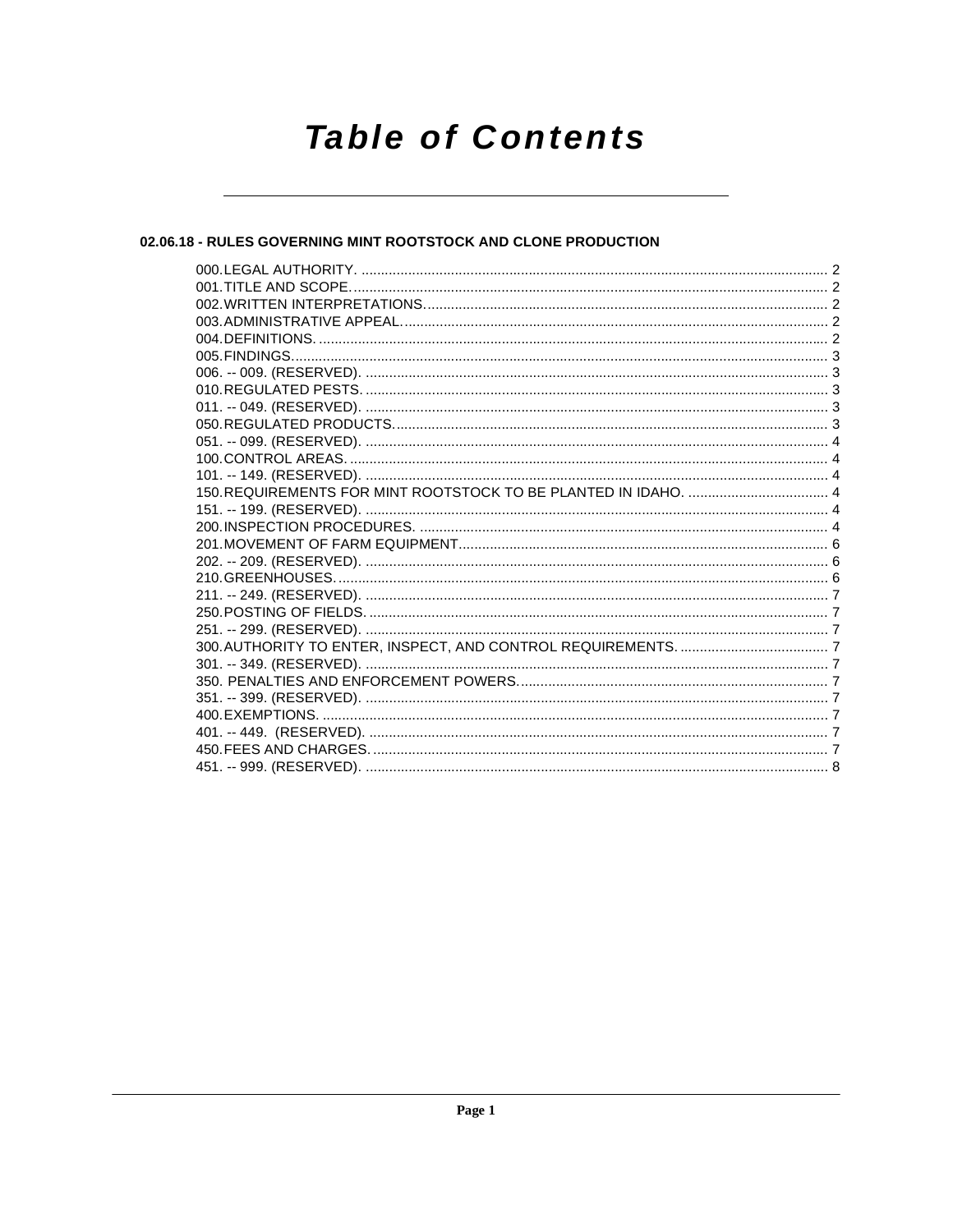# **02.06.18 - RULES GOVERNING MINT ROOTSTOCK AND CLONE PRODUCTION**

**IDAPA 02 TITLE 06 Chapter 18**

#### <span id="page-1-1"></span><span id="page-1-0"></span>**000. LEGAL AUTHORITY.**

This chapter is adopted under the legal authority of Title 22, Chapters 7, 19 and 20, Idaho Code. (9-1-94)

# <span id="page-1-2"></span>**001. TITLE AND SCOPE.**

The title of this chapter is "Rules Governing Mint Rootstock and Clone Production". This chapter has the following scope: These rules shall govern procedures for planting or sale of mint rootstock and clones. The official citation of this chapter is IDAPA 02.06.18.000 et.seq. For example, this section's citation is IDAPA 02.06.18.001. (3-23-98)

#### <span id="page-1-3"></span>**002. WRITTEN INTERPRETATIONS.**

There are no written interpretations of these rules. (9-1-94)

#### <span id="page-1-4"></span>**003. ADMINISTRATIVE APPEAL.**

Hearing and appeal rights are set forth in Title 67, Chapter 52, Idaho Code. There is no provision for administrative appeals before the Department of Agriculture under this chapter.

#### <span id="page-1-10"></span><span id="page-1-5"></span>**004. DEFINITIONS.**

<span id="page-1-6"></span>**01.** Certified Defined Generation. Certified defined generation of mint rootstock means its origin is in the restricted area and its history may be directly traced, not to exceed five (5) generations, to its source as healthy clones. (7-1-93) clones.  $(7-1-93)$ 

**02. Healthy Clones (HC)**. Those plants having been cleansed, tested and maintained in an approved greenhouse and under the supervision of the state of origin's agricultural regulatory authority. The origin of all clones shall be listed on all clone transfer permits. (3-23-98) shall be listed on all clone transfer permits.

<span id="page-1-16"></span><span id="page-1-11"></span><span id="page-1-7"></span>**03.** Nuclear Planting Stock (NPS). Those rootstocks originating from healthy clones. (9-1-94)

**04. Certified Defined Generation 1 (CDG-1)**. Those rootstocks one (1) generation removed from planting stock, and fulfilling the requirements as herein provided. (9-1-94) nuclear planting stock, and fulfilling the requirements as herein provided.

**05. Certified Defined Generation 2 (CDG-2)**. Those rootstocks one (1) generation removed from planting stock and fulfilling the requirements as herein provided. (9-1-94) CDG-1 planting stock and fulfilling the requirements as herein provided.

<span id="page-1-8"></span>**Certified Defined Generation 3 (CDG-3)**. Those rootstocks one (1) generation removed from CDG-2 planting stock and fulfilling the requirements as herein provided. (9-1-94)

<span id="page-1-9"></span>**07. Certified Defined Generation 4 (CDG-4)**. Those rootstocks one (1) generation removed from planting stock and fulfilling the requirements as herein provided. (9-1-94) CDG-3 planting stock and fulfilling the requirements as herein provided.

<span id="page-1-15"></span>**08. In-State Defined Generation**. In-state defined generation of mint rootstock means the roots have been grown in the commercial production area and their history may be directly traced, not to exceed five (5) generations, to their source as healthy clones. (3-23-98)

<span id="page-1-12"></span>**09.** In-State Defined Generation 1 (SDG-1). Those rootstocks one (1) generation removed from planting stock, and fulfilling the requirements as herein provided. (9-1-94) nuclear planting stock, and fulfilling the requirements as herein provided.

<span id="page-1-13"></span>**10.** In-State Defined Generation 2 (SDG-2). Those rootstocks one (1) generation removed from r CDG-1 planting stock and fulfilling the requirements as herein provided. (9-1-94) SDG-1 or CDG-1 planting stock and fulfilling the requirements as herein provided.

<span id="page-1-14"></span>**11.** In-State Defined Generation 3 (SDG-3). Those rootstocks one (1) generation removed from r CDG-2 planting stock and fulfilling the requirements as herein provided. (9-1-94) SDG-2 or CDG-2 planting stock and fulfilling the requirements as herein provided.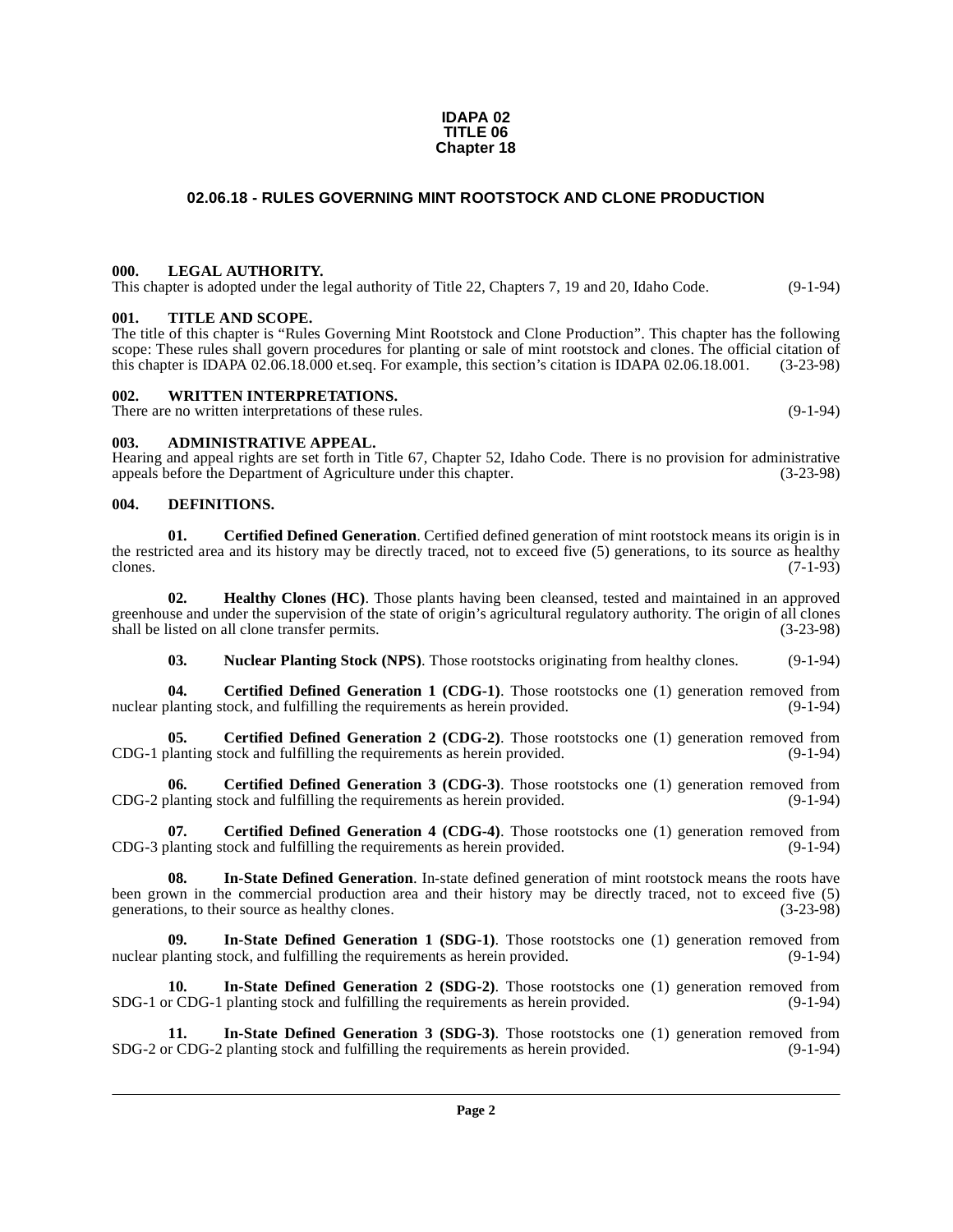<span id="page-2-8"></span>**12.** In-State Defined Generation 4 (SDG-4). Those rootstocks one (1) generation removed from r CDG-3 planting stock and fulfilling the requirements as herein provided. (9-1-94) SDG-3 or CDG-3 planting stock and fulfilling the requirements as herein provided.

<span id="page-2-6"></span>**13. Field**. A parcel of land submitted to the department for inspection of the mint being grown thereon, and physically separated by a minimum of five (5) feet of bare ground, or irrigation ditch, or road, or other physically discernible barrier separating it from an adjacent parcel of land planted with mint. (3-23-98) discernible barrier separating it from an adjacent parcel of land planted with mint.

#### <span id="page-2-7"></span><span id="page-2-0"></span>**005. FINDINGS.**

The adoption of this temporary rule will confer benefits to the mint industry. The Mint Growers Association and the Idaho Mint Commission requested the proposed changes to the rules. (3-23-98)

<span id="page-2-1"></span>**006. -- 009. (RESERVED).**

#### <span id="page-2-2"></span>**010. REGULATED PESTS.**

#### <span id="page-2-12"></span><span id="page-2-5"></span>**01. Diseases**. (3-3-93)

a. Restricted area as defined in Subsection 100.02: Verticillium wilt (Verticillium dahliae Kleb) a persistent soil-borne fungal disease of mint and any virulently pathogenic, persistent disease known to be detrimental to the production of mint rootstock. (3-23-98)

b. Commercial production area as defined in Subsection 100.01: Verticillium wilt (Verticillium dahliae Kleb) a persistent soil-borne fungal disease of mint and any virulently pathogenic, persistent disease known to be detrimental to the production of mint rootstock. (3-23-98) be detrimental to the production of mint rootstock.

# <span id="page-2-9"></span>**02. Insects**. (3-3-93)

a. Restricted area as defined in Subsection 100.02: Mint stem borer (Pseudobaris nigrina), insect pests of mint rootstocks and any persistent insect pest known to be detrimental to the production of mint rootstocks. (3-23-98)

b. Commercial production area as defined in Subsection 100.01: Mint stem borer (Pseudobaris nigrina), insect pest of mint rootstocks and any persistent insect pest known to be detrimental to the production of mint rootstocks and without effective control options. (3-23-98) mint rootstocks and without effective control options.

#### <span id="page-2-11"></span>**03. Noxious Weeds**. (3-23-98)

a. Restricted area as defined in Subsection 100.02: those weeds declared noxious by authority of Title 22, Chapter 24, Idaho Code (Noxious Weed Law) and Rules.

i. Growers shall be notified by the Department of existing noxious weed problems. If noxious weed problems are not taken care of by the second inspection, the field will be rejected for certification by the Department. (3-23-98)

b. Commercial production area as defined in Subsection 100.01: those weeds declared noxious by of Title 22. Chapter 24. Idaho Code (Noxious Weed Law) and Rules. (3-23-98) authority of Title 22, Chapter  $2\overline{4}$ , Idaho Code (Noxious Weed Law) and Rules.

i. Growers shall be notified by the Department of existing noxious weed problems. If noxious weed problems are not taken care of by the second inspection, the field will be rejected for certification by the Department.  $(3-23-98)$ 

#### <span id="page-2-3"></span>**011. -- 049. (RESERVED).**

#### <span id="page-2-4"></span>**050. REGULATED PRODUCTS.**

<span id="page-2-13"></span><span id="page-2-10"></span>**01. Mentha**. Rootstocks of all species of the genus Mentha. (7-1-93)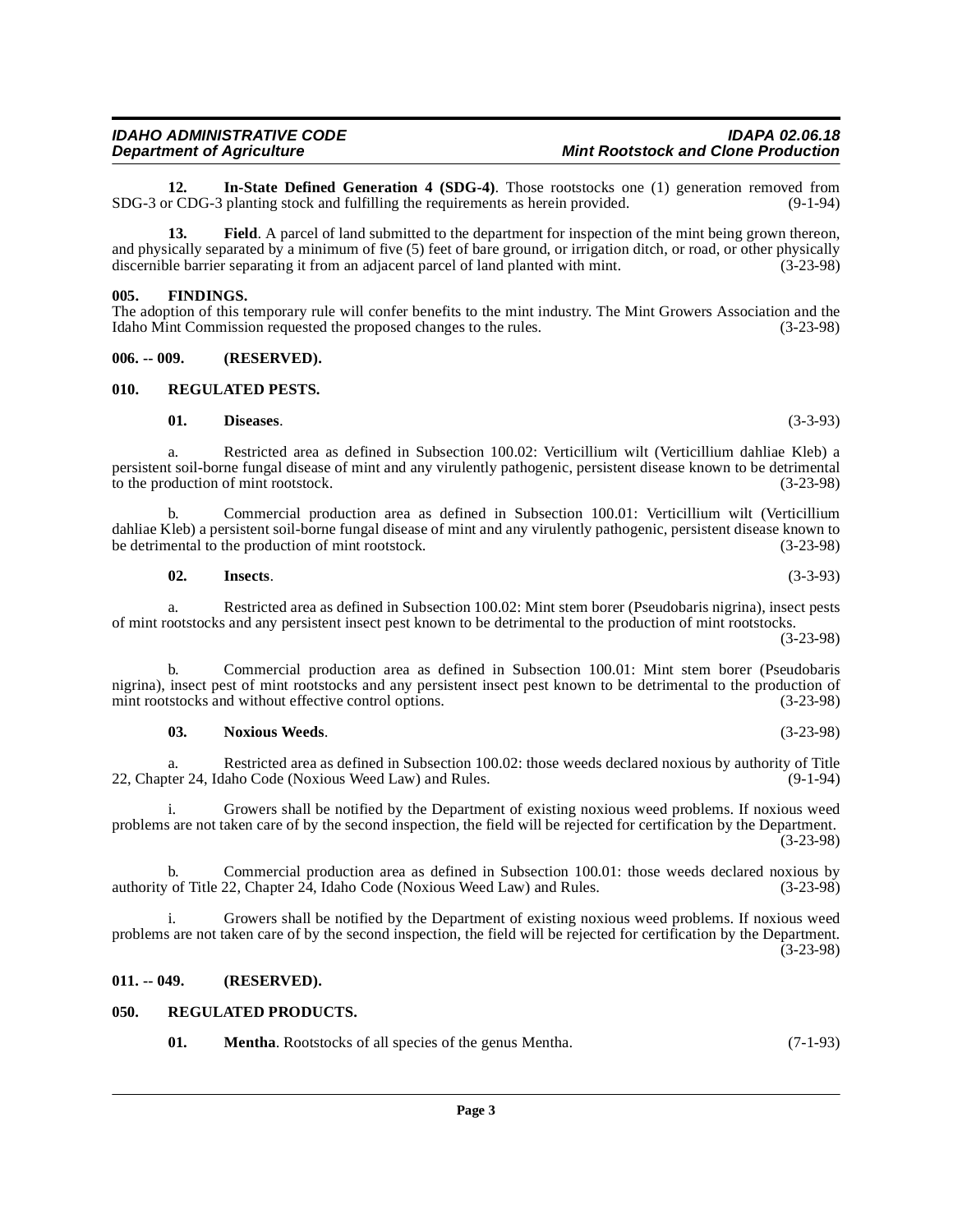<span id="page-3-11"></span>**02. Mentha Production Equipment**. Machinery, tools, and equipment used in the production of (7-1-93) Mentha species.

#### <span id="page-3-0"></span>**051. -- 099. (RESERVED).**

#### <span id="page-3-8"></span><span id="page-3-1"></span>**100. CONTROL AREAS.**

To facilitate inspection and control, the land mass of the state of Idaho is divided into two (2) areas, currently defined as:<br>(1-21-92) as:  $(1-21-92)$ 

#### <span id="page-3-6"></span>**01. Commercial Production Area. Ada, Canyon, Elmore, Gem, Gooding, Payette, Owyhee, and Washington Counties**. (3-23-98)

<span id="page-3-13"></span>**02. Restricted Area**. That land mass of the state of Idaho not included in the commercial production area.  $(3-23-98)$ 

a. Certified defined generation mint shall not be grown when the specific location is within five (5) uncertified mint unless there are adequate physical and cultural barriers. (3-23-98) miles of uncertified mint unless there are adequate physical and cultural barriers.

#### <span id="page-3-2"></span>**101. -- 149. (RESERVED).**

#### <span id="page-3-3"></span>**150. REQUIREMENTS FOR MINT ROOTSTOCK TO BE PLANTED IN IDAHO.**

#### <span id="page-3-14"></span><span id="page-3-12"></span>**01.** Restricted Area As Defined In Subsection 100.02. (9-1-94)

a. Healthy clones shall be accompanied by a phytosanitary certificate issued by a regulatory agency of origin with zero (0) tolerance for regulated disease(s), insect(s) and noxious weed(s); or (3-23-98) the state of origin with zero (0) tolerance for regulated disease(s), insect(s) and noxious weed(s); or

b. Certified rootstock from the restricted area shall be accompanied by a certified defined generation transfer permit with the parent rootstock number and with zero (0) tolerance for stem borer, or insect(s) without effective control options (i.e. stem borer), regulated disease(s) and noxious weed(s). (3-23-98)

<span id="page-3-7"></span>**02. Commercial Production Area**. As defined in Subsection 100.01, has no restrictions except for those wishing to participate in the inspection program. Those wishing to participate shall adhere to the following rules: (3-23-98)

a. Healthy clones shall be accompanied by a phytosanitary certificate, issued by a regulatory agent of origin with zero (0) tolerance for regulated disease(s), insect(s) and noxious weeds: or (3-23-98) the state of origin with zero  $(0)$  tolerance for regulated disease(s), insect(s) and noxious weeds; or

b. Certified rootstock from the restricted area shall be accompanied by a certified defined generation transfer permit with the parent rootstock number, level of mint root borer infestation and zero (0) tolerance for stem borer, or, insect(s) without effective control options (i.e., stem borer) regulated disease(s) and weed(s); or (3-23-98)

In-state defined generation rootstock from the commercial production area shall be accompanied by a transfer permit with the parent rootstock number, level of mint root borer infestation and zero (0) tolerance for stem<br>borer, regulated disease(s) and weed(s). (3-23-98) borer, regulated disease(s) and weed(s).

# <span id="page-3-4"></span>**151. -- 199. (RESERVED).**

#### <span id="page-3-9"></span><span id="page-3-5"></span>**200. INSPECTION PROCEDURES.**

**01. Inspection Requests**. All requests for inspection shall be made prior to May 1 of each year on forms provided by the Department. (3-23-98)

<span id="page-3-10"></span>a. Incomplete applications for inspection will not be accepted. (3-9-93)

b. No application for field inspection will be accepted after June 1 of each year except in the case of lones. (3-23-98) healthy clones.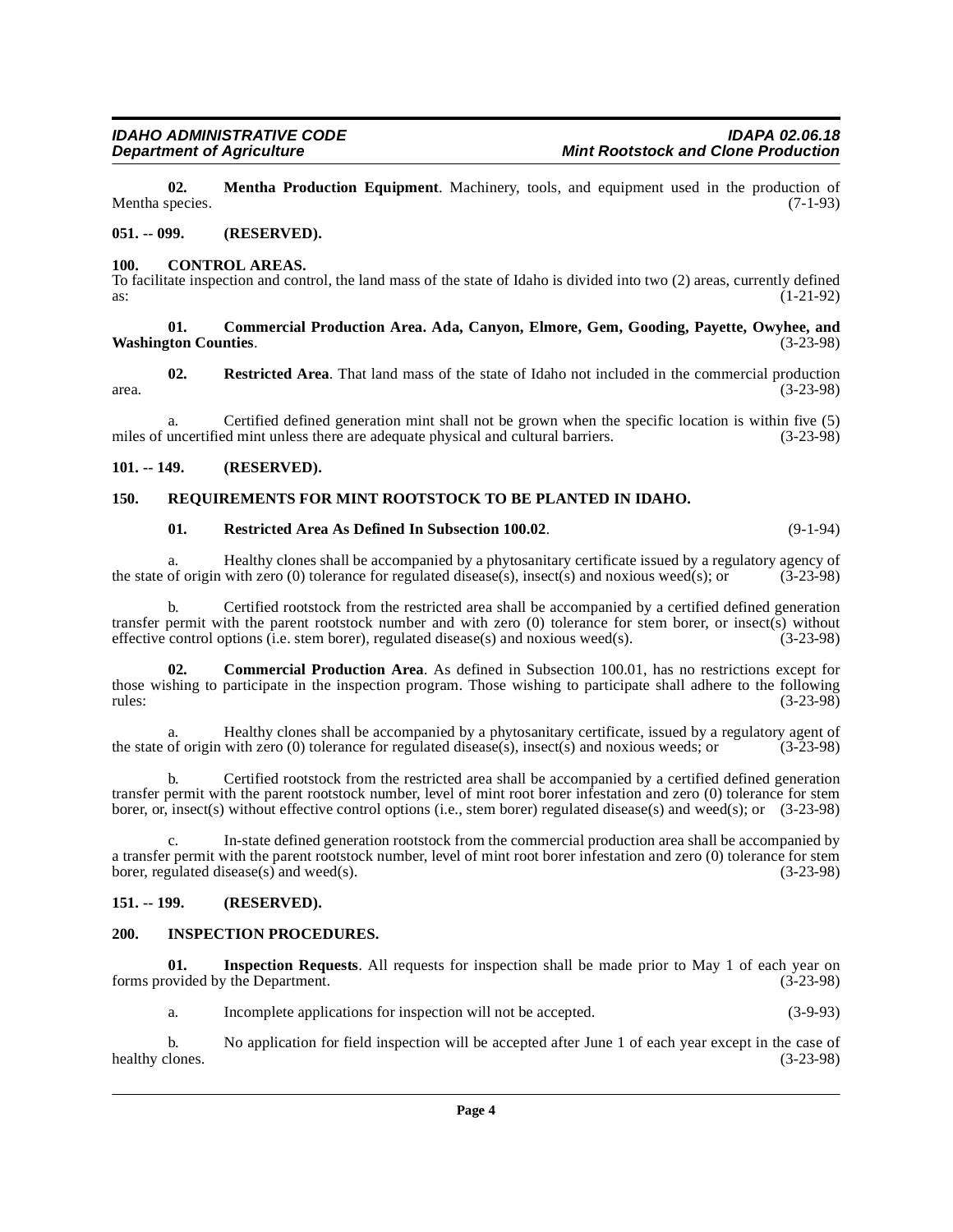<span id="page-4-0"></span>**02. First Field Inspection**. Mint fields submitted for inspection shall be inspected during active growth in early June through mid-July by the Idaho Department of Agriculture inspector. The inspection protocol is as<br>
(3-23-98) follows: (3-23-98)

Inspectors shall walk the entire field at thirty (30) row intervals. Inspector shall walk fields with less was at fifteen (15) row intervals. (3-9-93) than thirty  $(30)$  rows at fifteen  $(15)$  row intervals.

b. The inspector shall wear rubber boots which are sanitized between each field. A ten percent (10%) solution of sodium hypochlorite shall be used to sanitize boots. (3-9-93)

<span id="page-4-3"></span>c. The site of any sample taken for a Verticillium wilt determination shall be marked. (3-23-98)

**03. Second Field Inspection**. Mint fields submitted for inspection shall be sampled in early to mid September for the presence of the mint root borer. The sampling protocol is as follows: (3-23-98)

| a. | Three $(3)$ samples per five $(5)$ acres will be collected. | $(3-23-98)$ |
|----|-------------------------------------------------------------|-------------|
|----|-------------------------------------------------------------|-------------|

b. Sampling sites shall include areas of plant stress. (3-9-93)

c. In each sampling site one (1) square foot samples of mint roots and two (2) to three (3) inches of soil shall be selected.

d. The mint roots and the soil in each sample shall be examined for evidence of regulated pests. (3-9-93)

e. The site of any sample taken will be appropriately marked. (3-23-98)

f. Fields found with Verticillium wilt during the second inspection will result in the entire field being disapproved by the Department and permanently ineligible for certification purposes, by the Department. (3-23-98)

g. Fields with stem borer or other insects without control options (i.e., stem borer), will be disapproved by the Department for certification but, if proven clean at a later date, could again be considered for certification. (3-23-98) certification. (3-23-98)

<span id="page-4-2"></span>**04.** Notification Of Infestation. The Idaho Department of Agriculture shall notify the grower tely upon the completion of any test results for regulated pest(s). (3-23-98) immediately upon the completion of any test results for regulated pest $(s)$ .

#### <span id="page-4-1"></span>**05. Issuance Of Certified Defined Generation And In-State Defined Generation Transfer Permits**. (9-1-94)

a. Restricted area as defined in Subsection 100.02: a certified defined generation transfer permit with the parent rootstock number will be issued for rootstock that meets the following requirements: (9-1-94)

- i. Roots shall be grown in restricted areas. (3-23-98)
- ii. Field submitted and inspected per Subsections 200.01 through 200.04. (3-23-98)

iii. Zero (0) tolerance for regulated disease(s), insect(s) without effective control options (i.e., stem nd noxious weed(s).  $(3-23-98)$ borer), and noxious weed(s).

iv. Levels of mint root borer infestation will be listed in the transfer permit. (3-23-98)

b. Commercial production area as defined in Subsection 100.01: an in-state defined generation transfer permit with the parent rootstock number and level of mint root borer infestation issued for rootstock that meets the following requirements: (3-23-98) meets the following requirements: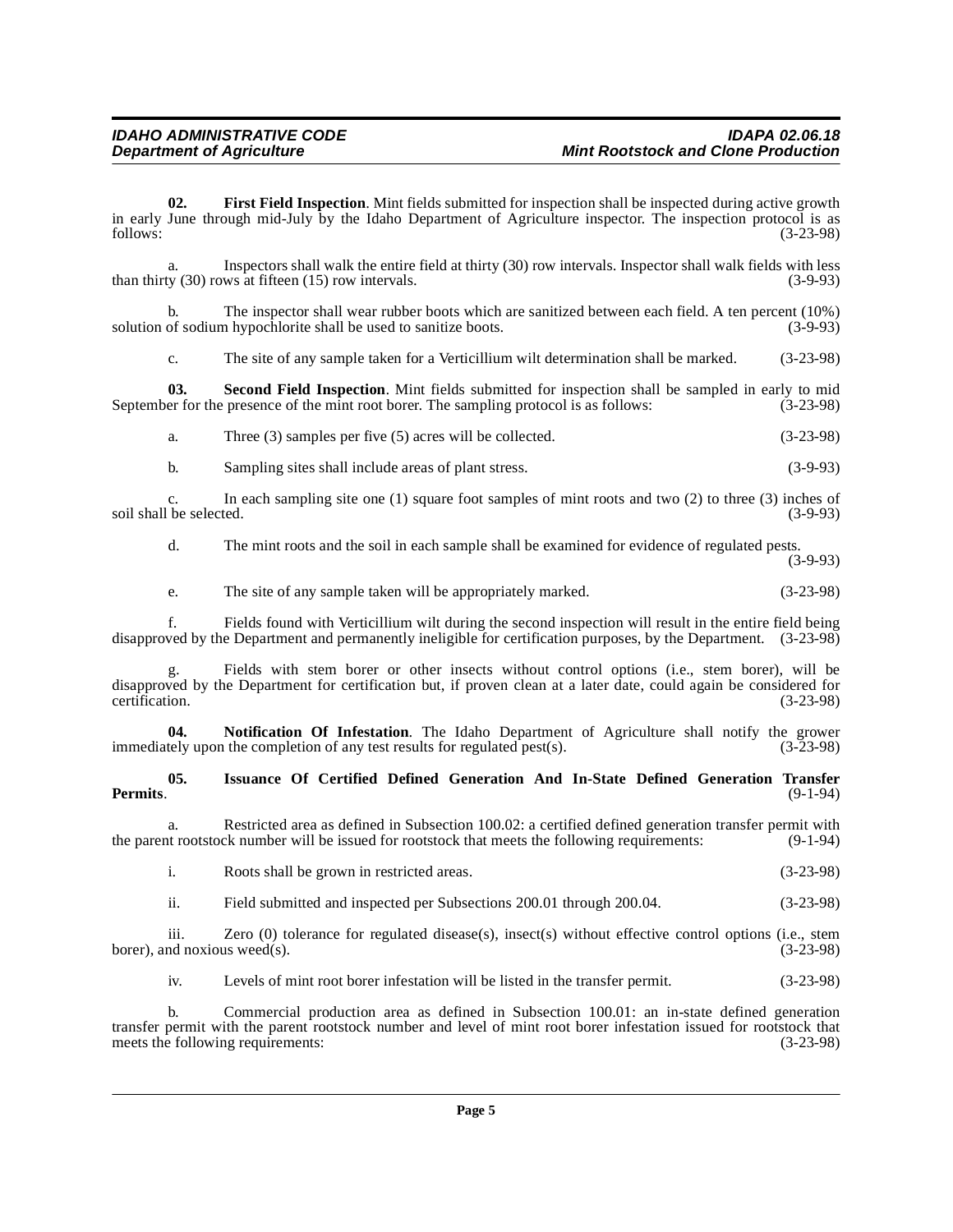| <b>IDAHO ADMINISTRATIVE CODE</b> | <b>IDAPA 02.06.18</b>                      |
|----------------------------------|--------------------------------------------|
| <b>Department of Agriculture</b> | <b>Mint Rootstock and Clone Production</b> |

i. Field submitted and inspected per Subsections 200.01 through 200.04. (3-23-98) ii. Zero (0) tolerance for regulated disease(s), insect(s) without effective control options (i.e., stem

borer), and noxious weed(s).  $(3-23-98)$ 

iii. Levels of mint root borer infestation will be listed in the transfer permit. (3-23-98)

# <span id="page-5-3"></span>**06. Exemptions - Issuance Of In-State Transfer Numbers**. (9-1-94)

a. Restricted area as defined in Subsection 100.02: rootstock found to be infested with noxious weed(s), shall not be eligible for a certified defined generation transfer permit for the current year. The Department of Agriculture will issue an in-state transfer number to allow the grower to plant rootstock within their farm for the purpose of controlling the infestation. The field must be submitted for inspection per Subsections 200.01 through 200.04. If the rootstock is found to be free of the noxious weed(s), the rootstock will be eligible for a certified defined generation transfer permit with parent rootstock number. The eligible rootstock will be assigned a certified defined generation transfer permit with parent rootstock number corresponding to the next generation had it not been denied certification the previous year. Rootstock denied certification two consecutive years shall not be eligible for future certification. (3-23-98)

b. Commercial production area as defined in Subsection 100.01: rootstock found to be infested with a noxious weed(s) or insect(s) shall not be eligible for an in-state defined generation transfer permit for the current year. The Department of Agriculture will issue an in-state transfer number to allow the grower to plant the rootstock within their farm for the purpose of controlling the infestation. The field must be submitted for inspection per Subsections 200.01 through 200.04. If the rootstock is found to be free from the noxious weed(s) the rootstock will be eligible for an in-state defined generation transfer permit with parent rootstock number. The eligible rootstock will be assigned an in-state defined generation transfer permit corresponding to the next generation had it not been denied certification the previous year. Rootstock denied certification two consecutive years shall not be eligible for future certification. (3-23-98)

<span id="page-5-5"></span>**07. Laboratory Tests**. In the event visual examination reveals evidence of a regulated pest, laboratory tests, if necessary to determine the causal organism, will be conducted by the Idaho Department of Agriculture laboratory on official samples in addition to the field inspection. In the case of a disagreement between the state Department of Agriculture and the interested party concerning the identity of the regulated pest in question, the state Department of Agriculture will submit an official sample to any lab of the University of Idaho, for a final determination. (3-23-98)

<span id="page-5-7"></span>**08. Transfer Permits And Resale**. It shall be the responsibility of each grower producing mint rootstock originating within the state to obtain transfer permits from the Department prior to moving planting stocks for resale.  $(3-9-93)$ 

a. Each time a transfer permit is issued, the Idaho Department of Agriculture will send a copy and/or notification to the office of the Idaho Mint Commission. (3-23-98)

#### <span id="page-5-6"></span><span id="page-5-0"></span>**201. MOVEMENT OF FARM EQUIPMENT.**

Farm equipment, including but not limited to tillage equipment, planters and digging equipment moving from the infested area into the restricted area shall be clean and free of soil to the satisfaction of the Director or his designated agent. (9-1-94)

#### <span id="page-5-1"></span>**202. -- 209. (RESERVED).**

#### <span id="page-5-4"></span><span id="page-5-2"></span>**210. GREENHOUSES.**

Greenhouses shall be screened and tightly constructed to preclude the entry of any regulated insect or noxious weeds as defined in Subsections 010.02 and 010.03 above. Planting media shall be sterilized prior to planting, and shall not be re-used for planting of any mint destined to be entered in the mint certification process as outlined in this rule. Greenhouses shall be disinfected annually with a ten percent (10%) sodium hypochlorite solution. Greenhouses shall be licensed as such under Chapter 23, Title 22, Idaho Code, Idaho Nursery Law. (3-23-98)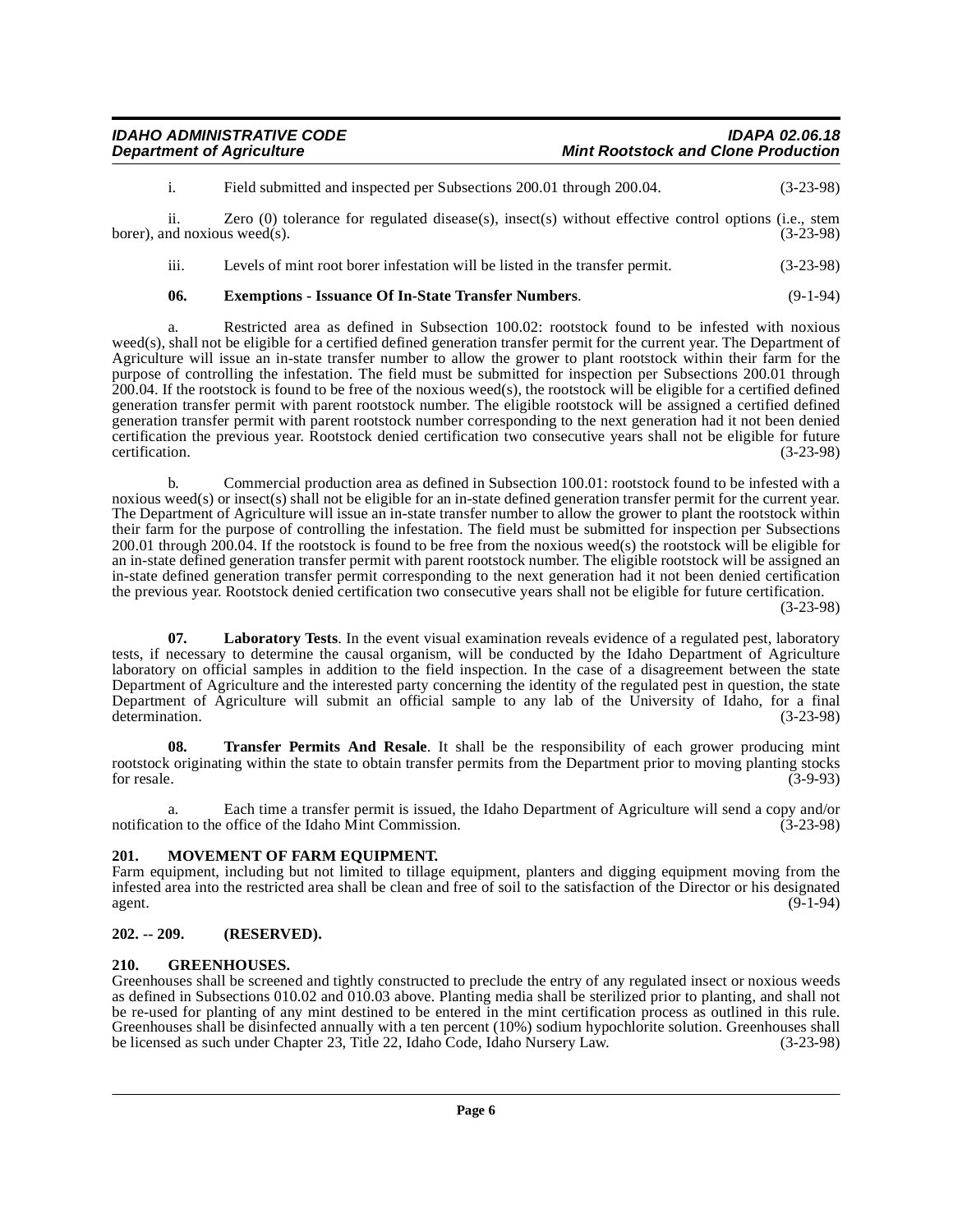#### <span id="page-6-0"></span>**211. -- 249. (RESERVED).**

#### <span id="page-6-18"></span><span id="page-6-1"></span>**250. POSTING OF FIELDS.**

**01. Posting**. All mint fields within the restricted area shall be posted to prevent entry of unauthorized personnel. (3-9-93)

<span id="page-6-11"></span>**02. Approval By Department**. Signs and method of placement shall be of a type and manner approved epartment with the advice of the Idaho Mint Commission. (3-9-93) by the Department with the advice of the Idaho Mint Commission.

#### <span id="page-6-2"></span>**251. -- 299. (RESERVED).**

#### <span id="page-6-12"></span><span id="page-6-3"></span>**300. AUTHORITY TO ENTER, INSPECT, AND CONTROL REQUIREMENTS.**

<span id="page-6-10"></span>**01. Agent Authorization**. The Idaho Director of Agriculture or his designated agents are authorized to enter and inspect any and all mint plantings in the restricted area and any and all mint plantings that have been<br>submitted for inspection. (3-23-98) submitted for inspection.

<span id="page-6-20"></span>**02. Submission For Inspection**. Additionally, all mint planted in the restricted area shall be submitted to the Idaho Department of Agriculture for annual inspection. (3-23-98)

# <span id="page-6-4"></span>**301. -- 349. (RESERVED).**

#### <span id="page-6-17"></span><span id="page-6-5"></span>**350. PENALTIES AND ENFORCEMENT POWERS.**

**01. Agent Enforcement Power**. All designated agents of the Idaho Department of Agriculture are red to carry out the provisions of these rules. (7-1-93) empowered to carry out the provisions of these rules.

**02. Penalties**. Any person violating the provisions of these rules may be subject to the penalty is of Title 22, Chapters 7, 19, and 20, Idaho Code. (7-1-93) provisions of Title 22, Chapters  $\dot{7}$ , 19, and 20, Idaho Code.

<span id="page-6-13"></span>**03. Destruction Of Rootstock**. Restricted area as defined in Subsection 100.02: any field of mint rootstock determined to be infected with the regulated disease(s) or infested with insects without control options (i.e., stem borer) shall be destroyed to eliminate the disease(s) and insects by or at the expense of the grower or landlord. Except if the county, or any portion thereof, as determined by the Department, in which a field of mint rootstock determined to be infected with the regulated disease(s) or infested with insects without control options (i.e., stem borer) is to be made part of the commercial production area, then destruction of the field shall not be required. The method of destruction shall include but not be limited to uprooting to expose and desiccate the rootstocks. All<br>destruction shall have been completed by November 1st of each year. (3-23-98) destruction shall have been completed by November 1st of each year.

#### <span id="page-6-6"></span>**351. -- 399. (RESERVED).**

#### <span id="page-6-14"></span><span id="page-6-7"></span>**400. EXEMPTIONS.**

<span id="page-6-16"></span>**01. Government Agencies**. These rules do not apply to any governmental agency growing mint in experimental plots approved by the Director of the Idaho Department of Agriculture and under the supervision of qualified plant scientists. (3-9-93)

<span id="page-6-19"></span>**02. Private, Non-Commercial Home Use**. These rules do not apply to species of the genus Mentha intended for private, non-commercial home use. However, species of the genus Mentha intended for private, noncommercial home use entering Idaho shall be accompanied by a phytosanitary certificate issued by the state of origin's department of agriculture certifying them free of pests and diseases listed under Section 010. (3-9-93)

#### <span id="page-6-8"></span>**401. -- 449. (RESERVED).**

#### <span id="page-6-15"></span><span id="page-6-9"></span>**450. FEES AND CHARGES.**

Under provisions of Title 22, Chapter 7, Idaho Code, the fees and charges for inspections, certificates, and permits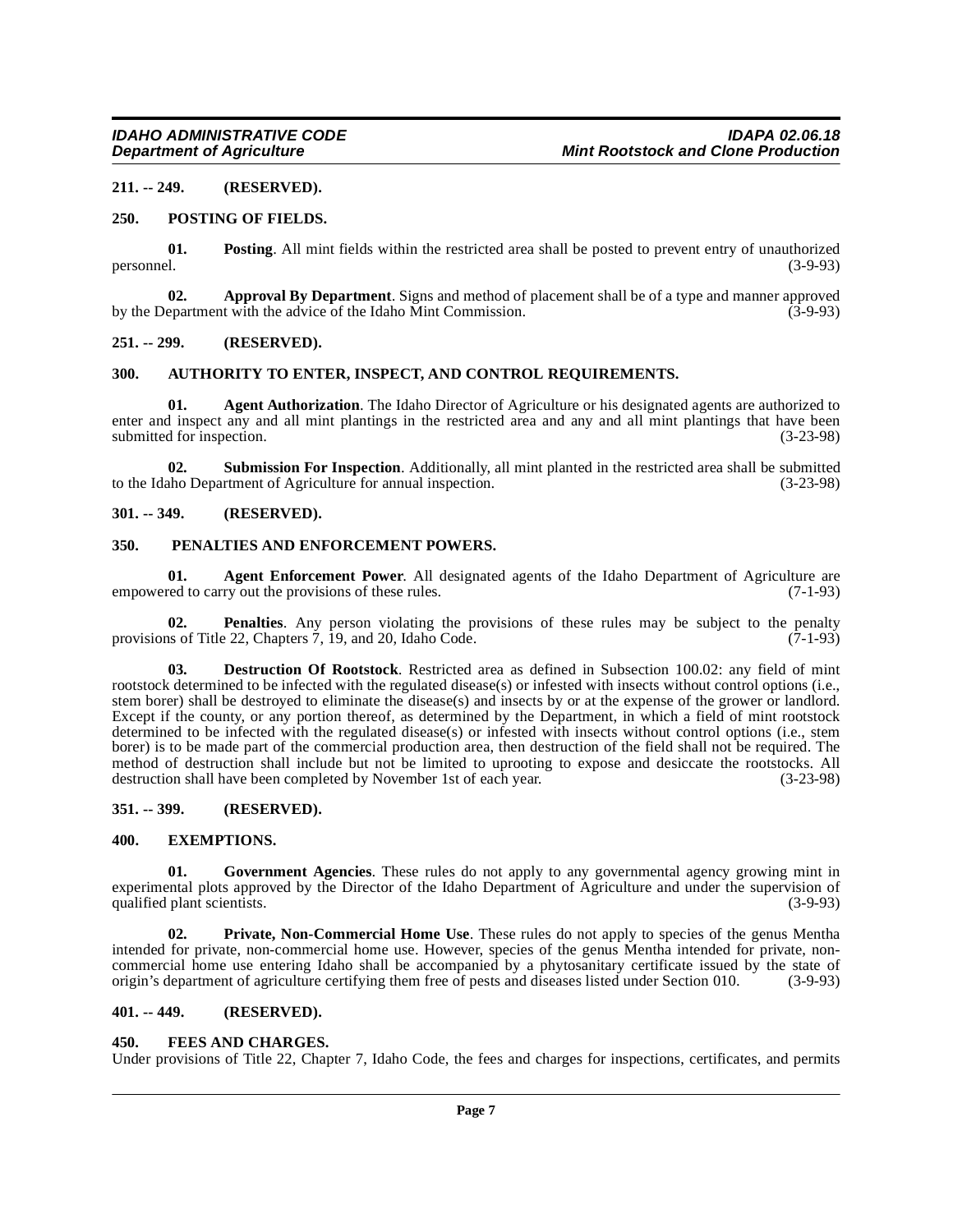<span id="page-7-2"></span><span id="page-7-1"></span>

| under these rules shall be as follows: |                                                                                                                      |                                                                                                                                                                                                                            | $(7-1-93)$ |  |
|----------------------------------------|----------------------------------------------------------------------------------------------------------------------|----------------------------------------------------------------------------------------------------------------------------------------------------------------------------------------------------------------------------|------------|--|
|                                        | 01.<br><b>Transfer Certificates.</b> For in-state sale or movement of rootstock: ten dollars (\$10) per certificate. |                                                                                                                                                                                                                            | $(7-1-93)$ |  |
|                                        | 02.                                                                                                                  | <b>Field Inspections.</b>                                                                                                                                                                                                  | $(7-1-93)$ |  |
|                                        | a.                                                                                                                   | Application for field inspection: three dollars (\$3) per field.                                                                                                                                                           | $(7-1-93)$ |  |
|                                        | b.                                                                                                                   | Field inspection, collection of samples and examination of samples shall be assessed at a rate of<br>five dollars (\$5) per acre per inspection.                                                                           | $(7-1-93)$ |  |
|                                        | c.                                                                                                                   | Travel costs and lodging shall be charged according to established state rates and policy. (7-1-93)                                                                                                                        |            |  |
| trip.                                  | d.                                                                                                                   | Every effort shall be made to schedule field inspections to insure the most efficient use of travel<br>time. Charges for travel time will be charged on a prorated basis when more than one (1) farm is inspected during a | $(7-1-93)$ |  |

<span id="page-7-0"></span>**451. -- 999. (RESERVED).**